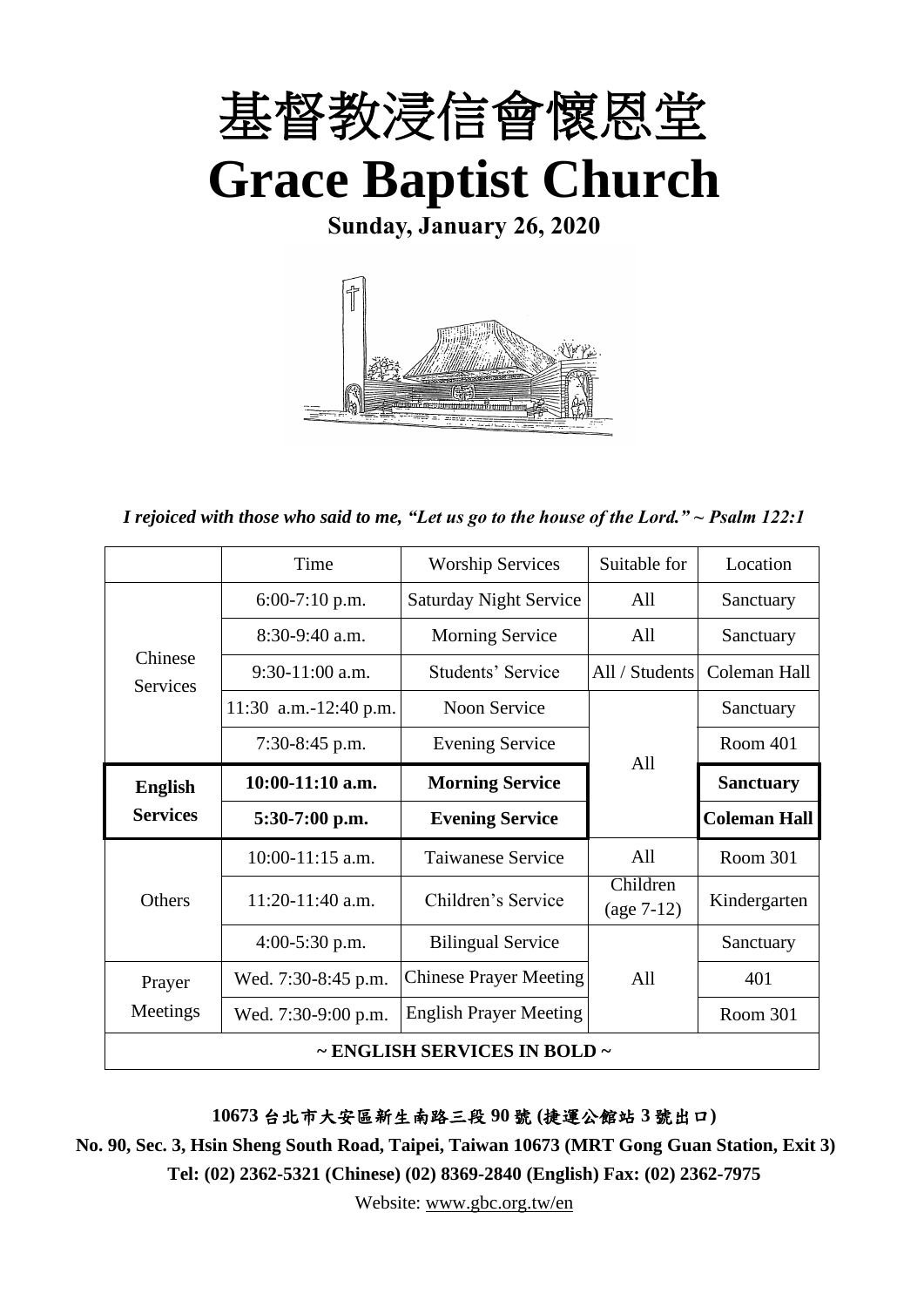|                         | <b>Welcome to Grace Baptist Church English Congregation.</b><br>Thank you for choosing to worship with us and celebrate the glory of our Lord. |                             |
|-------------------------|------------------------------------------------------------------------------------------------------------------------------------------------|-----------------------------|
|                         | Morning Worship Service – 10:00 a.m.<br>Sunday, January 26, 2020 (Coleman Hall)                                                                |                             |
| Prelude                 |                                                                                                                                                | Vicky Lin                   |
| Greeting/Prayer         |                                                                                                                                                | Minister Kevin Wang         |
| Worship through Music   | "Holy, Holy, Holy" - $#2$                                                                                                                      |                             |
|                         | "Your Great Name"                                                                                                                              |                             |
| <b>Pastoral Prayer</b>  |                                                                                                                                                | <b>Pastor Nick Brideson</b> |
| Worship through Music   | "Before the Throne of God Above"<br>"Speak, O Lord"                                                                                            | Minister Kevin Wang         |
| <b>Offertory Prayer</b> |                                                                                                                                                | Maria Sagita                |
| Tithes and Offerings    |                                                                                                                                                |                             |
| Doxology                |                                                                                                                                                |                             |
| Pray for Our Church     |                                                                                                                                                | Minister Priscilla Liao     |

Scripture Reading Zechariah 9: 9-10 Message The Promise of a Coming King Pastor Nick Brideson<br>
The Promise of a Coming King Pastor Nick Brideson<br>
"Man of Sorrows" "Man of Sorrows"

Benediction

Closing Song *"As the Lord Is with Us"* Minister Kevin Wang

Welcome **Pastor Nick Brideson** Pastor Nick Brideson Postlude Vicky Lin

> Nursery care is available in the "Cry Room" at the back of the Sanctuary during the Morning Worship Service.



*and the fellowship of the Holy Spirit, be with you all.*

*2 Corinthians 13:14*



# **Our Vision Is to Spread the Gospel**

To achieve this, we aim: 1.To become a house of prayer 2.Through prayer, to build the body of Christ 3.From the body, to do the work of mission in Taipei, Taiwan, and neighboring countries "but you will receive power when the Holy Spirit has come upon you; and you shall be My witnesses both in Jerusalem, and in all Judea and Samaria, and even to the remotest part of the earth." - Acts 1:8 (NASB)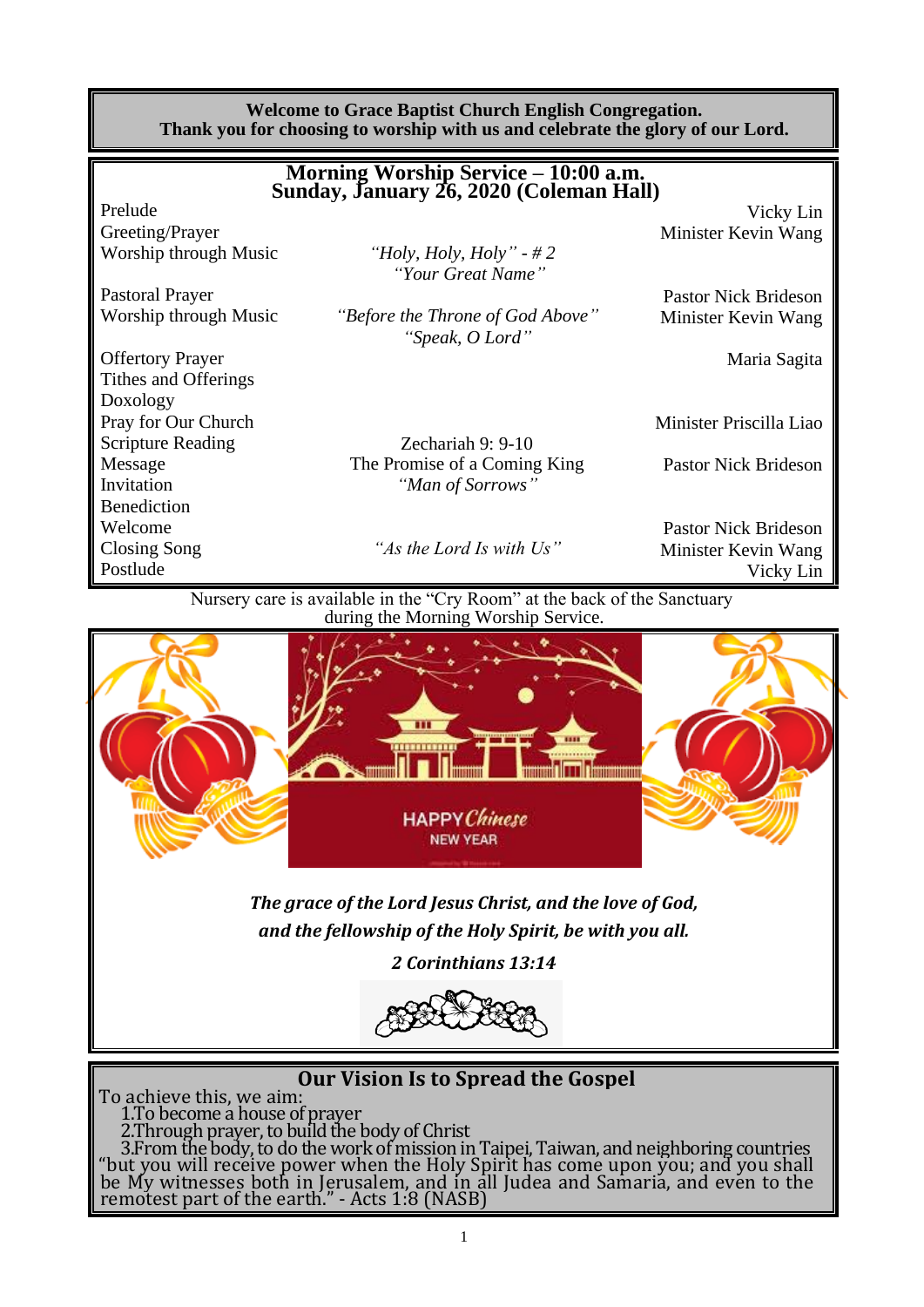#### **Sermon Topic: The Promise of a Coming King Scripture: Zechariah 9: 9-10**

**Speaker: Pastor Nick Brideson January 26, 2020**

#### **Scripture: Zechariah 9: 9-10 (NASB)**

<sup>9</sup> Rejoice greatly, O daughter of Zion! Shout in triumph, O daughter of Jerusalem! Behold, your king is coming to you; He is just and endowed with salvation, Humble, and mounted on a donkey, Even on a colt, the foal of a donkey. <sup>10</sup> I will cut off the chariot from Ephraim And the horse from Jerusalem; And the bow of war will be cut off. And He will speak peace to the nations; And His dominion will be from sea to sea, And from the River to the ends of the earth. **Notes:**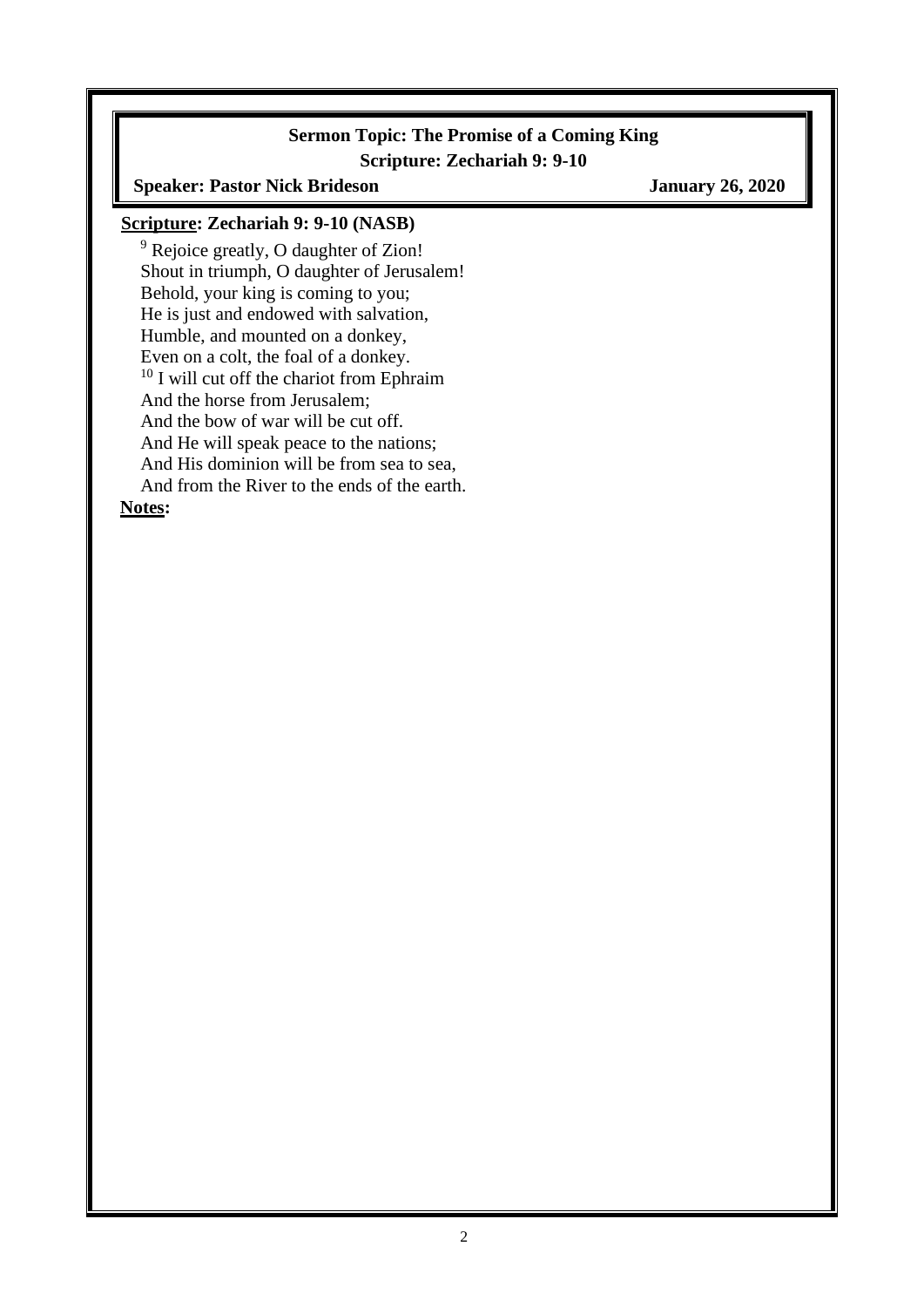

# **Chinese New Year Schedule Changes**

**TODAY –** We will have *ONE* English Service today, 10:00 – 11:10 a.m. All other meetings are cancelled. GBC, along with all rooms and facilities, will be closed immediately after the service.

**Jan. 27, 28, 29 – GBC** will be closed for Chinese New Year Holiday.



need to return your old parking permit and pay a NT\$ 200 fee at the front desk. (See details at the front desk.)

**Note:** GBC parking spaces are available on a first-come-first-park basis. When all spaces are filled, no more cars may enter the garage. Parking alternatives near GBC are: Parking basement of Taiwan University, below the overpass on Hsin-Hai Road section 1 or Hsin-Hai Road sec1 roadsides.



#### **Personal Evangelism Group**

Have you ever wanted to share the Gospel with co-workers friends or family members but didn't know what to say?

GBC English Congregation has started an Evangelism Group to help. Group members can encourage one another in their faith by meeting together to learn about evangelism, pray for the lost, and deal with questions related to going out and sharing with family and other acquaintances.

Interested in joining? Please send an email to Roy Treurnicht at [roytreur@gmail.com.](mailto:roytreur@gmail.com)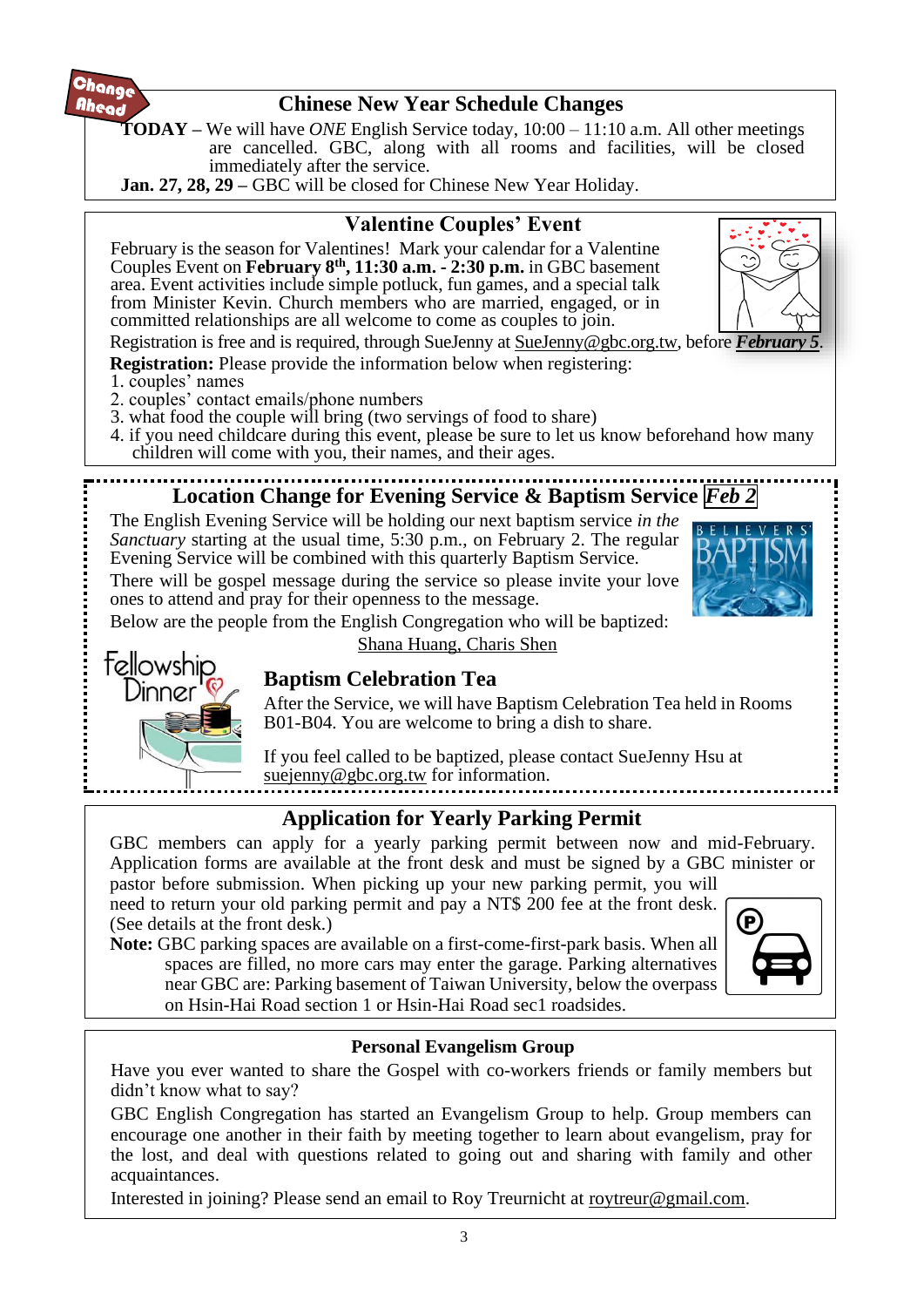### **Having a Chinese New Year Family Devotional (Suggested Day: January 24 - 29)**

During the Chinese New Year holiday, let us each plan to have a family devotional to give thanks to the Lord. Let us fellowship with our family members and loved ones while we reflect upon the past year and look forward to the coming year, submitting all things to our Lord. This devotional is around 60 minutes. We suggest holding this devotional during the Chinese New Year when members of the family are together.

#### **Preparations:**

- 1. Red envelopes for family members (with scripture cards & money inside)
- 2. Give to a person in need or to a charity organization

#### **I. Singing and prayer**

#### **<Song: Count Your Blessings>**

#### **II. Scripture Reading - Psalm 128:1-6 (NASB)**

*<sup>1</sup>How blessed is everyone who fears the LORD, Who walks in His ways.*

*<sup>2</sup>When you shall eat of the fruit of your hands,*

*You will be happy and it will be well with you.*

*<sup>3</sup>Your wife shall be like a fruitful vine*

*Within your house,*

*Your children like olive plants*

*Around your table.*

*<sup>4</sup>Behold, for thus shall the man be blessed Who fears the LORD.*

- *<sup>5</sup>The LORD bless you from Zion, And may you see the prosperity of Jerusalem all the days of your life.*
- *6 Indeed, may you see your children's children. Peace be upon Israel!*

#### **III. Devotional sharing by parents or elders**

#### **IV. Thanksgiving**

1. Give red envelopes (with scripture card and money inside) to family members: Family members take turns to read out the Scripture received, pray together, and bless each other.

#### 2. Share:

"In the past year, I give thanks to God  $for "$ 

"In the past year, I give thanks to my family members for ..."

3. Pray

#### **V. Recollection**

- 1. Tell the story of the family ancestors (You can share the family tree, portraits or photos with family members.)
- 2. Silently reflect upon family ancestors.
- 3. Share the current situation of each family unit, and pray for relatives, especially those who do not yet trust in the Lord.
- 4. Pray for your country.

Singing : <Song: Give Thanks>

#### **VI. New Year's hope / vision**

1. Reflection:

At the end of 2019, many people have chosen the word "disorder" to describe their personal lives and the society. Which word best describes your life in 2019?

2. Looking forward: Which word will you choose to represent your expectations and goals for the new year, 2020? Why have you chosen this word?

#### **VII. Mercy**

1. Scripture Reading *Rejoice with those who rejoice, and weep with those who weep.* (Romans 12:15 NASB)

*One who is gracious to a poor man lends to the Lord, And He will repay him for his good deed*. (Proverbs 19:17 NASB)

- 2. An Act of Love to Care for Disadvantaged People in Our Society through Donation and Prayer Action: collect a donation
- 3. Singing: <Song: Jehovah's Blessings Abound>

#### **VIII. Prayer & blessing**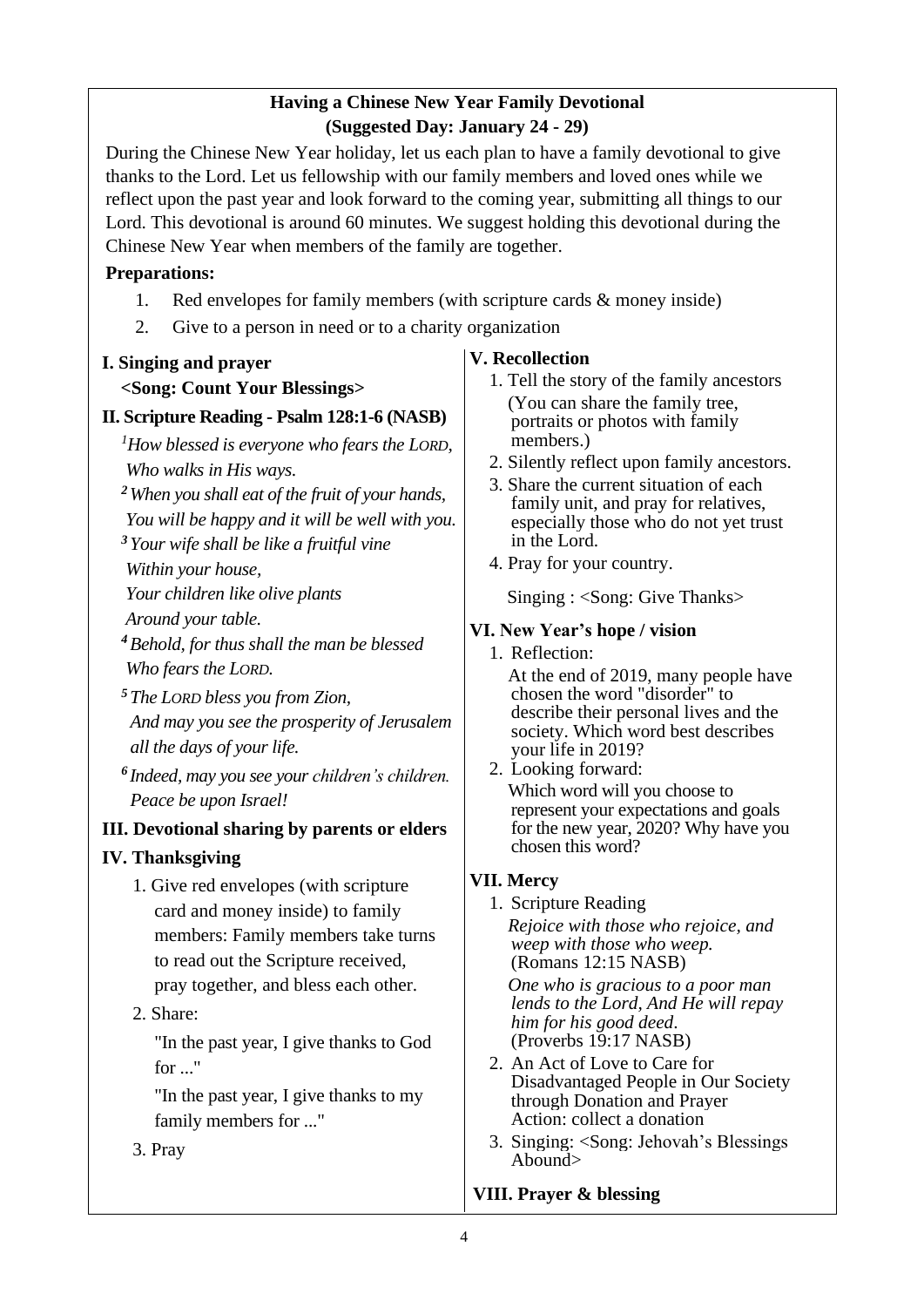| <b>Sunday School Information - YOU ARE ENCOURAGED TO JOIN A CLASS</b> |                            |                                                                                 |
|-----------------------------------------------------------------------|----------------------------|---------------------------------------------------------------------------------|
| <b>Class</b>                                                          | <b>Time</b>                | <b>Room</b>                                                                     |
| <b>Beginning Christian Life</b>                                       |                            |                                                                                 |
| Alpha - new and non-Christians                                        | $11:45$ a.m.               | Calvary Room                                                                    |
| Christianity 101 - required for baptism                               | $11:30$ a.m.               | Mount of Olives Room                                                            |
| Daily Walk with Jesus - after baptism                                 | 11:30 a.m.                 | <b>B03</b>                                                                      |
| <b>Maturing Christians</b>                                            |                            |                                                                                 |
|                                                                       | $9:00$ a.m.                | Mount of Olives Room                                                            |
| Gospel Project                                                        | $11:30$ a.m.               | <u>4 classes:</u><br>Room 405<br>Room B05<br>WanFu 20 Room A<br>WanFu 20 Room C |
|                                                                       | $3:00$ p.m.                | 306                                                                             |
|                                                                       | $4:00$ p.m.                | 305                                                                             |
| <b>Youth: Grade 7 and above</b>                                       |                            |                                                                                 |
| Gospel Project                                                        | 11:30 a.m.                 | <b>B04</b>                                                                      |
| <b>Children:</b>                                                      |                            |                                                                                 |
| Nursery - Age 3 and under                                             | $11:20$ a.m. $-12:50$ p.m. | Kindergarten                                                                    |
| Preschool - Age 3 to 5                                                | $11:40$ a.m. $-12:40$ p.m. | 403                                                                             |
| AWANA - Kindergarten (大班) to Grade 6                                  | 11:30 a.m. $-1:00$ p.m.    | 401/404                                                                         |

# **English Congregation Leaders**

|                                                                                                     |                                                                                                              | <b>English Pastor: Nick Brideson</b>                                                                  |                                                                                             |                                                                                    |
|-----------------------------------------------------------------------------------------------------|--------------------------------------------------------------------------------------------------------------|-------------------------------------------------------------------------------------------------------|---------------------------------------------------------------------------------------------|------------------------------------------------------------------------------------|
| <b>Pastor Nick Brideson</b>                                                                         | Minister Priscilla Liao                                                                                      |                                                                                                       | Minister Kevin Wang                                                                         |                                                                                    |
| <b>Adult Education</b><br>/Mission                                                                  | AM Worship                                                                                                   | Children's<br>Education/Caring                                                                        | PM Worship                                                                                  | Youth/Fellowship                                                                   |
| <b>Adult Education</b><br><b>Nick Brideson</b>                                                      | <b>Morning Music</b><br>Cherrie Gow Lim                                                                      | <b>Preschool</b><br>Priscilla Liao                                                                    | <b>Evening Music Team</b><br>Alex Chen /Renee Yang                                          | <b>Trinity Youth</b>                                                               |
| nick@gbc.org.tw                                                                                     | cvgow@yahoo.com                                                                                              | priscilla@gbc.org.tw                                                                                  | gbceworshipteam@gmail.com                                                                   | (Grade 7 and<br>above)                                                             |
| <b>Foreign Mission:</b><br><b>Medical/Dental Team</b><br>Armand Lim<br>rmanlim@yahoo.com            | <b>Morning Greeters</b><br>Chien Ferng<br>cferng@gmail.com<br><b>Adult Choir</b>                             | <b>AWANA Spark Group</b><br><b>Crystal Turner</b><br>elisayeh@yahoo.com<br><b>AWANA T&amp;T Group</b> | <b>Evening Greeters</b><br>Vicky Kuo<br>asiaglobe999@gmail.com<br><b>Evening Multimedia</b> | Grant & Kirsten Burgess<br>grantburgess@live.co.za<br><b>Mabuhay</b><br>Fellowship |
| <b>VBS</b> Team<br>Priscilla Liao<br>priscilla@gbc.org.tw                                           | <b>Hand Bell Choir</b><br>Juliet Jao<br>lenyinjao@gmail.com                                                  | Ming Lai<br>minglai88@gmail.com<br><b>Praver Ministry</b>                                             | <b>Jusak Tandean</b><br>jtandean@yahoo.com<br><b>Evening Tea / Baptism</b>                  | Ava Zamora<br>avazam@yahoo.com<br><b>Small Groups</b>                              |
| <b>Taiwan Mission:</b><br><b>TaiTung Team</b>                                                       | <b>Hallel Singers</b><br>Cherrie Gow Lim                                                                     | Priscilla Liao<br>priscilla@gbc.org.tw                                                                | <b>Celebration Fellowship</b><br>Michelle Cheng<br>yealincheng@yahoo.com                    | - Youth<br>- Students<br>- Couples<br>- Parenting                                  |
| Cherrie Gow Lim<br>cvgow@yahoo.com<br><b>Orphanage Ministry</b>                                     | cvgow@yahoo.com<br><b>Morning Fellowship</b><br>Tea                                                          | <b>Hospital Visitation</b><br>Amanda Lou<br>lou.amanda@gmail.com                                      | <b>Evening Snack</b><br>Michael Huang<br>mhuang500@yahoo.com                                | - Family                                                                           |
| Julie Chen<br>yuling0914@gmail.com<br><b>Friday NTU Group</b><br>Les Anderson<br>les72251@yahoo.com | Yuri Shih<br>yuchen phone@hotmail.com<br><b>Morning Multimedia</b><br>Vicky Lin<br>gbcmorningmedia@gmail.com | <b>Small Groups</b><br>- Women<br>- General<br>- Ministry<br>- Nationality<br>- Evangelism            | <b>Baptism Support</b><br>Aline Kao<br>aline@gbc.org.tw                                     |                                                                                    |
| SueJenny Hsu<br>suejenny@gbc.org.tw                                                                 | <b>Secretarial staff</b><br>Stella Chen (part-time)<br>stella@gbc.org.tw                                     | Deacon<br>Michael Huang<br>mhuang500@yahoo.com                                                        |                                                                                             | <b>Alternate Deacon</b><br>Armand Lim<br>rmanlim@yahoo.com                         |

 $\mathsf{l}$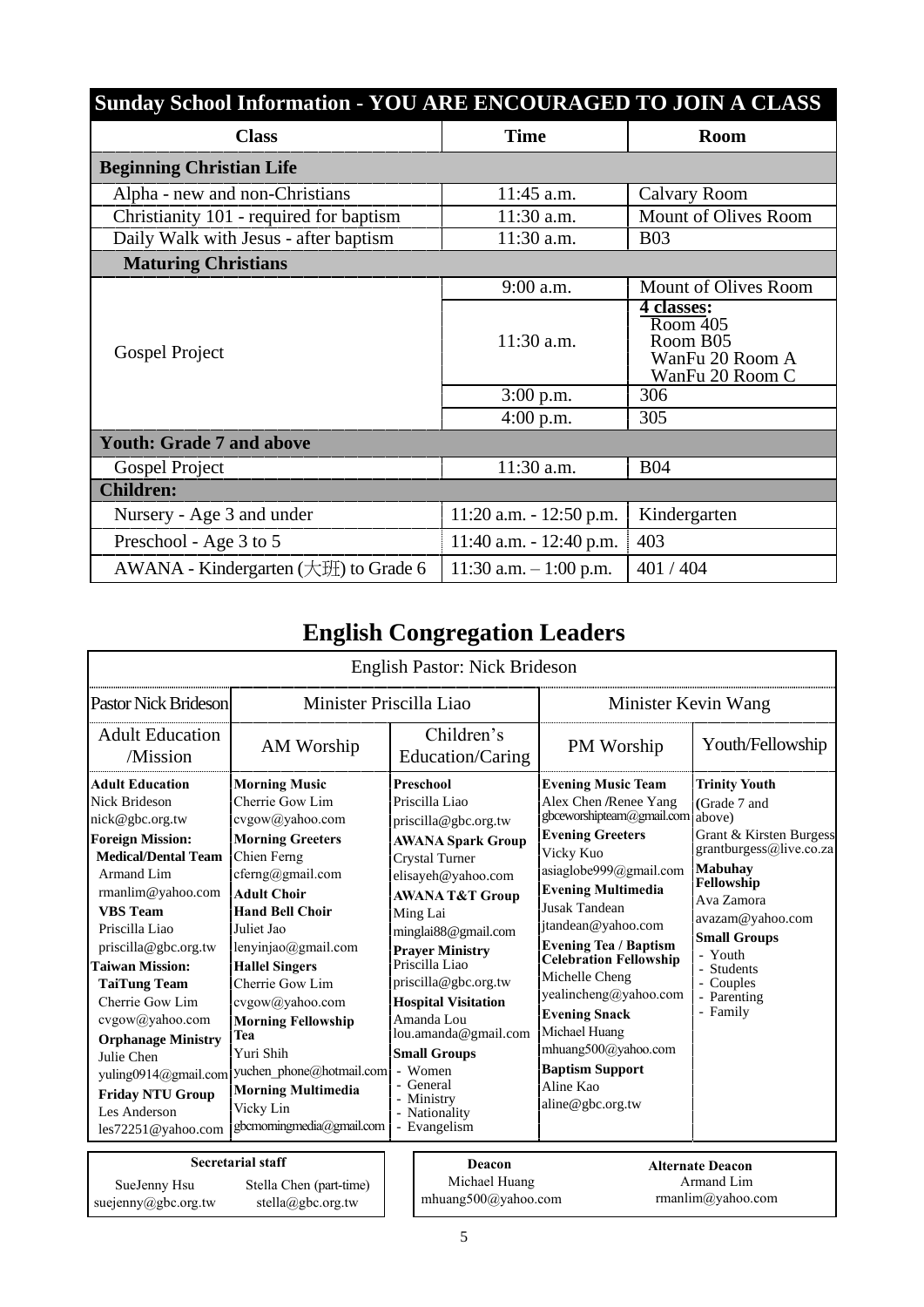Meeting times subject to change during holiday season. Contact leaders via email to confirm dates/times.

|                          |                                            | <b>Small Groups</b>                                      |                                                           |
|--------------------------|--------------------------------------------|----------------------------------------------------------|-----------------------------------------------------------|
| <b>Type of Group</b>     | <b>Name</b>                                | Day/Time                                                 | <b>Location/Contact</b><br><b>Emails</b>                  |
| <b>Students</b>          | NTU English<br><b>Conversation Group</b>   | Friday<br>$12:15 - 1:15$ pm                              | <b>NTU</b><br>les72251@yahoo.com                          |
|                          | <b>International Students Group</b>        | Friday<br>$7:30 - 9:00 \text{ pm}$                       | Near GBC<br>cesaledro57@gmail.com                         |
| Couples/                 | <b>Couples Group</b>                       | Sunday<br>$11:30$ am $- 1:00$ pm                         | Near GBC<br>alan.triciac@gmail.com                        |
| Parenting                | <b>Parenting Group</b>                     | $2nd$ & 4 <sup>th</sup> Sunday<br>$11:30$ am $-12:30$ pm | GBC Room 402<br>rod_syverson@hotmail.com                  |
| Women                    | Women's Breakfast Group                    | $2nd$ Saturday<br>$8:30 - 10:30$ am                      | Near GBC<br>foua201 $@$ gmail.com                         |
| Language/<br>Nationality | <b>Indonesian Community Group</b>          | Sunday<br>11:30 am $- 12:45$ pm                          | Near GBC<br>sagitamaria@gmail.com                         |
|                          | Salt & Light                               | Sunday<br>$1:30 - 3:00$ pm                               | <b>GBC Mount of Olives Room</b><br>paulhan2908@gmail.com  |
|                          | <b>Bilingual Interpretation Group</b>      | Sunday<br>$2:00 - 4:00$ pm                               | GBC Room 303<br>cfindler@yahoo.com                        |
|                          | Crown of Beauty                            | Saturday<br>$2:00 - 4:00$ pm                             | <b>GBC Mount of Olives Room</b><br>clemence4261@gmail.com |
| General                  | <b>Thursday Night Bible</b><br>Study Group | Thursday<br>$7:30 - 9:00$ pm                             | GBC Room 301<br>rod_syverson@hotmail.com                  |
|                          | NanGang Group                              | Friday<br>$7:00 - 9:30$ pm                               | NanGang<br>sagitamaria@gmail.com                          |
|                          | YungHe Bible Study Group                   | Friday<br>$7:00-8:30$ pm                                 | YungHe<br>yedukondaluster@gmail.com                       |
|                          | HsinChu Bible Study Group                  | Friday<br>$7:30 - 8:45$ pm                               | HsinChu<br>rmanlim@yahoo.com                              |
| Ministry                 | <b>Hospital Visitation Group</b>           | Thursday<br>$1:30 - 2:30$ pm                             | Near GBC<br>lou.amanda@gmail.com                          |
| Evangelism               | Personal Evangelism Group                  | Thursday<br>$7:00-8:30$ p.m.                             | GBC Room 307<br>roytreur@gmail.com                        |

#### **YOU ARE ENCOURAGED TO JOIN A SMALL GROUP**

If you need more information about a small group, please send your questions directly to the email address provided above. If you are interested in starting a new group, please contact Minister Priscilla Liao at [priscilla@gbc.org.tw.](mailto:priscilla@gbc.org.tw)

# **Fellowships**

# **Mabuhay Fellowship**

Today, January 26, no activity for Mabuhay Fellowship. The church will be closed in the afternoon because of the Chinese New Year holiday.

The Mabuhay Fellowship comprises



Filipinos aiming to share God's love and light through worship, prayer, Bible study, fellowship, gospel sharing, and ministry.

# **Evergreen Bilingual Fellowship**

This coming Saturday, February 1, Evergreen will have a Movie Night. Please join and fellowship with us!

Evergreen is an international bilingual Christian fellowship of Grace Baptist Church. We meet every Saturday night,

6:00 to 8:00 p.m. in Room 401. We hope you'll invite your non-believing friends, get involved in deep relationships here, and join our Fellowship.